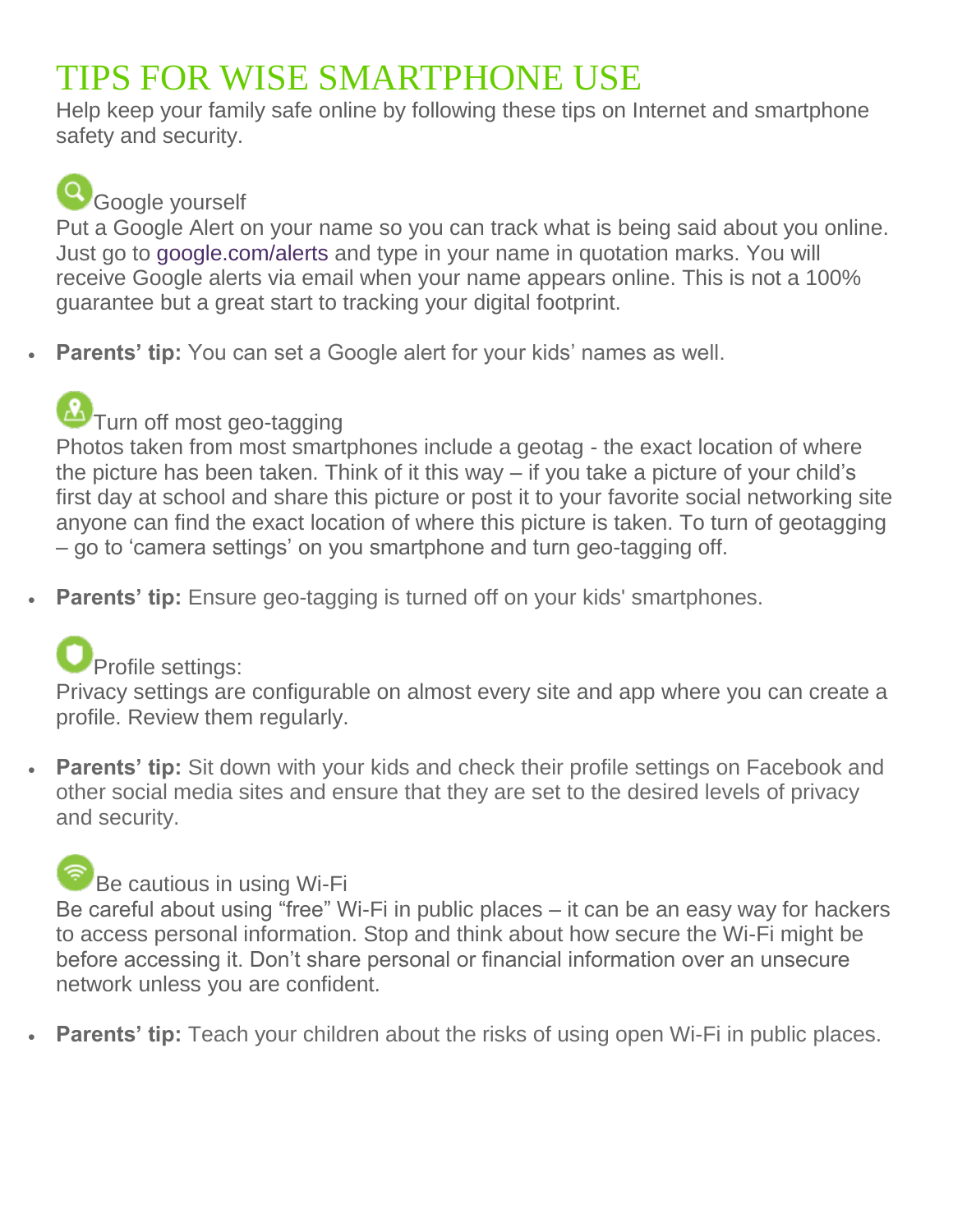#### Be aware of risks of using Bluetooth

If you are using Bluetooth-activated devices, there is a risk of others accessing information with them. Only enable connections with trusted devices. **Parents' tip:** Always switch your child's Bluetooth device to "undiscoverable."

#### Digital house cleaning

Set a time in your calendar every three to six months for you and your family to check your privacy and permission settings on the social media sites you subscribe to, check/reset passwords and ensure you are using the latest web browser. Make it a family activity

Erase your personal information when you upgrade to a new smartphone Use the manufacturer's approved method to reset your device to factory settings before recycling it. Performing a security wipe is a secure way to delete your personal data, passwords, files, and emails. Remember, manually deleting your information may not be as thorough as resetting the device.

### Back up often

Frequently back up the information you store on your smartphone, in case it is lost, stolen or breaks.

## Set strong passwords

A password can prevent someone from gaining access to your device and doing things like circulating your pictures or sending messages in your name. A good password or other form of authentication can also stop someone from hacking into your social networking accounts or changing passwords on your applications. Set the security settings on your device so that it automatically locks after a specific period of inactivity. Remember to use a difficult password; easy-to-guess passwords are less secure.

 **Parents' tip:** Your children should understand that passwords should not be shared with their friends. While parents have a legitimate reason to know their children's passwords, others do not.

### Install security software

Some smartphones come with an optional service that will help you locate your phone if it's lost. Take advantage of this free service and set it up or purchase one of the many similar applications. Security software on your mobile device can protect you if you erroneously download a malicious app or click a bad link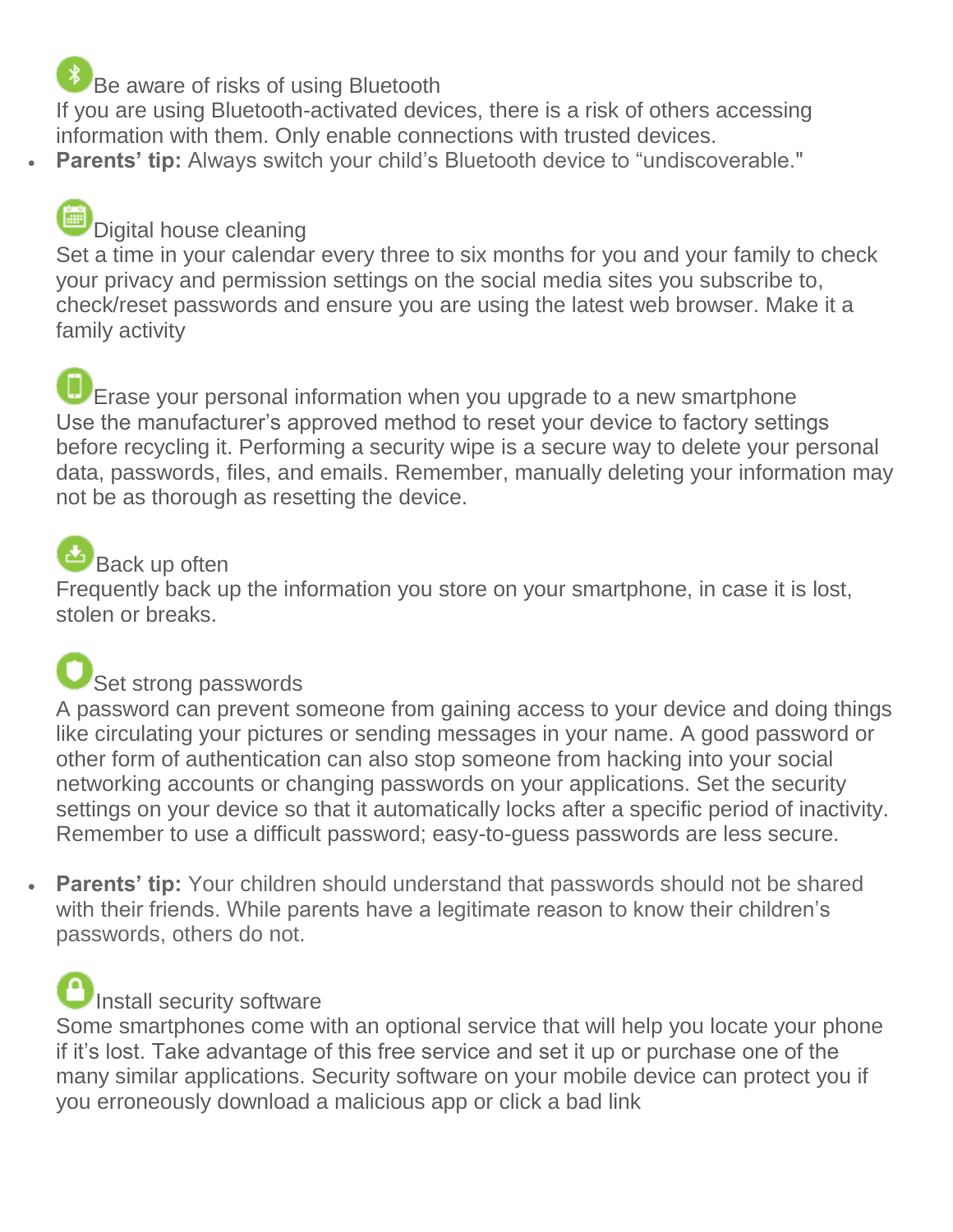### Keep your browser in check

The web browser is your gateway to the Internet and the first point of defence against malicious activity. Make sure you have the latest version of the browser installed and that it is configured to provide the desired levels of security and privacy. Also clear your browser history and cache at least once a month.

### Choose applications carefully

Only purchase/download applications from your smartphone or service provider's "app store." Steer clear of applications that ask for access to data like your address books, picture gallery, etc. Rule of thumb: be wary of free applications. Often, free is too good to be true.

**Parents' tip:** Kids often don't realize that the game "everyone is playing" on their phone comes in an ad-filled free version and to unlock it costs real money. Help your child understand what you'll pay for and what is coming out of their allowance.

#### Save battery power

Manage your phone's power consumption by turning off unneeded features and turning down adjustable features:

- Dim your screen
- Turn off Bluetooth when it's not in use
- Turn off Wi-Fi when it's not in use



#### List your emergency contacts

Ensure you have emergency contacts stored on your phone.

**Parents' tip:** Make sure your contact numbers are stored on your kids' phones.

## GPS applications

Various applications access your phone's GPS to provide services ranging from finding nearby restaurants to checking you in on social networks. As a user, you can revoke these applications' access to your phone's GPS. When you install them, many applications will ask you for permission to use your location. When in doubt, say no.